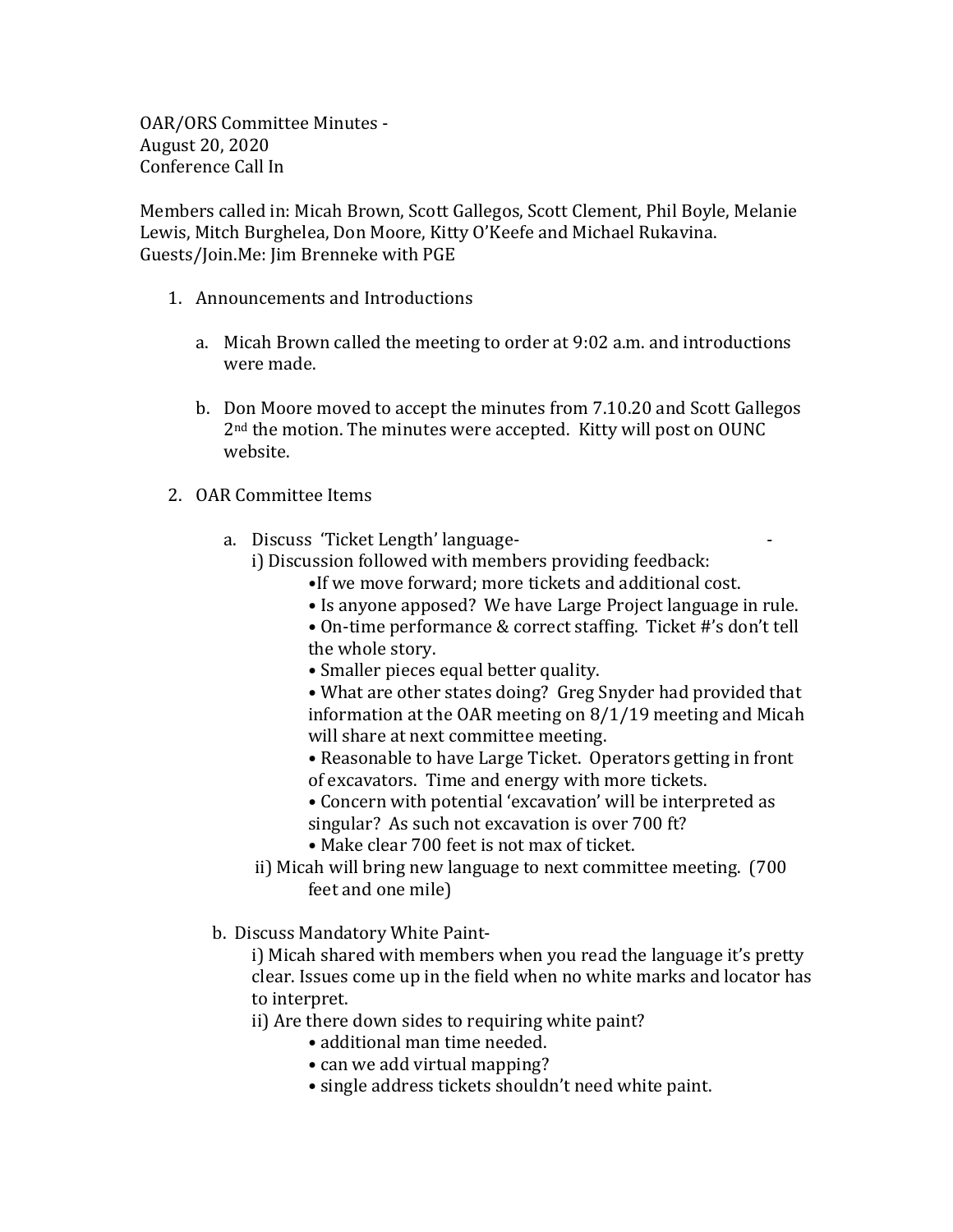iii) Kitty will contact Greg Snyder and invite to next committee meeting and request updates from OCC on Virtual White Painting.

- c. Discuss Design Locate Parameters- (See Attachment 1)
	- i) Michael shared his screen and discussed his Pre Survey Cost chart.

ii) Charging for pre survey should be considered.

iii) Micah suggested limiting/eliminating design requests during peak season and establishing parameters for design locates to be performed during the off season.

v) Is Pre Survey being abused? Yes some feel. Free money & time.

- v) Micah asked Michael to prepare cost  $\frac{1}{2}$  and  $\frac{1}{2}$ 's for next meeting.
- d. Mandatory Damage Reporting

i) How do other states? Discussion followed.

ii) Who would not report? Discussion followed.

iii) If we ask from everyone, we'll have a better sense.

iv) Let's look at WA verbiage. Scott G will provide language to review.

e. No Access/No Response

i) Micah read out the codes that the Call Center provides (approved last year) Do we need to remove 'No Access/No Response? Discuss followed.

ii) Are we putting fault on who's responsible? Discussion followed. iii) 'Area of Excavation' - change to this for code. Micah will bring to full board.

## 3. Old Business-

a. 'Large Area' definition Revision to Include Survey Design Language i) Micah read 'large Area' definition from the Standards Manual.

ii) If you look at Large Project—what is reasonable in 2-business days? Discussion followed.

iii) Project language for 10-day period for pre survey. Discussion followed.

iv) (See Attachment 2) proposed to add to "Large area" definition.

- 4. New Business none
- 5. For the Good of the Order none
- 6. Next Meeting tbd

*Motion to adjourn was made by Scott G. and 2nd by Don M. Adjourned at 10:55am Minutes submitted by Kitty O'Keefe on August 23, 2020*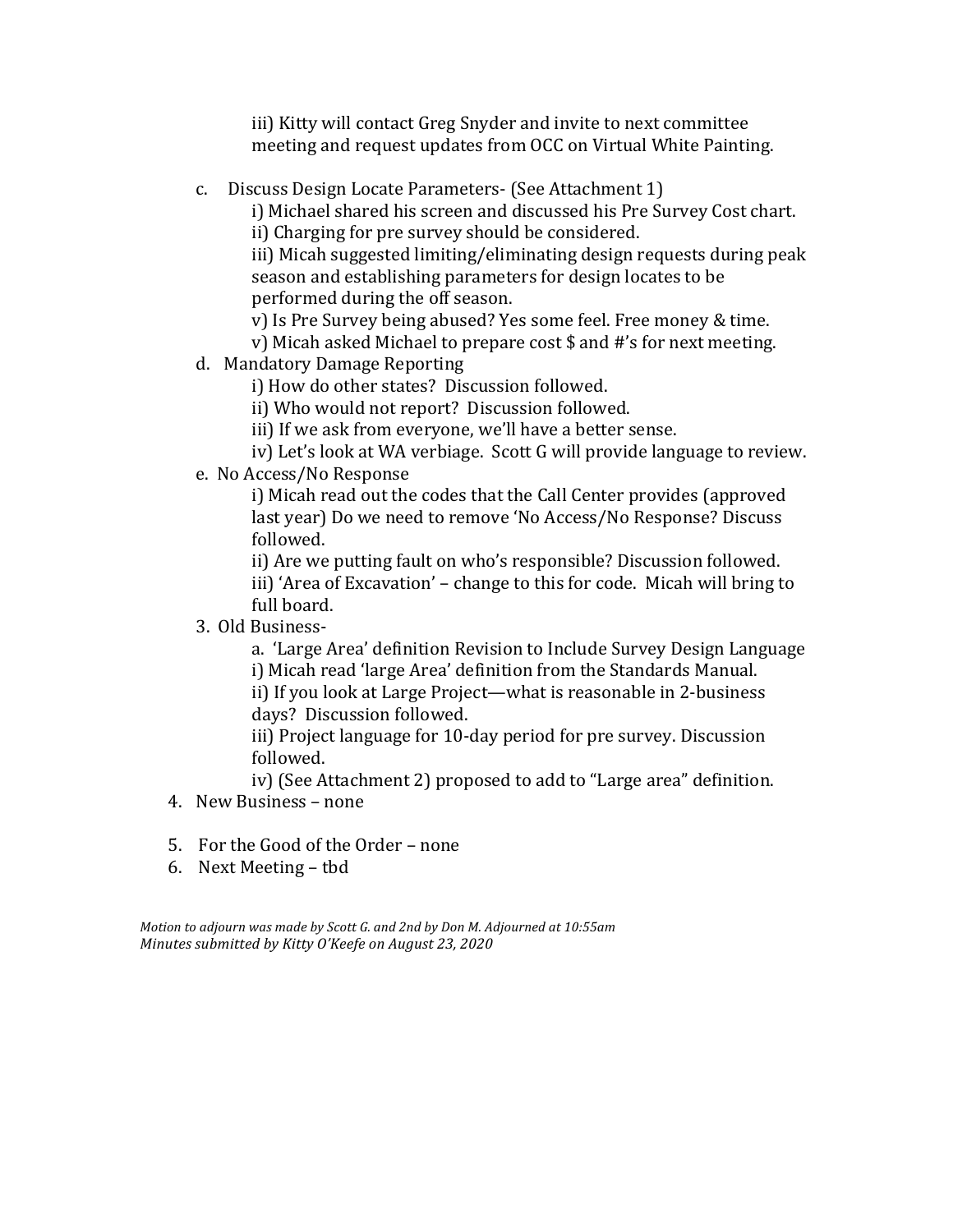Remember it is call before you dig. Not call before you Plan or Design. Oregon Law Law states "Any person intending to Excavate shall notify the OUNC at least 2 but not more than 10 days before commencing **excavation**." A fair share of excavators do dig on pre-survey tickets.

| Months 2019 | <b>Total Pre-Survey</b> | Example tickets |
|-------------|-------------------------|-----------------|
| Jan         | 650                     | 20067674        |
| Feb         | 484                     | 20213001        |
| Mar         | 592                     | 20124852        |
| Apr         | 787                     |                 |
| May         | 627                     |                 |
| Jun         | 620                     |                 |
| Jul         | 1,025                   |                 |
| Aug         | 1,072                   |                 |
| Sept        | 786                     |                 |
| Oct         | 1,110                   |                 |
| Nov         | 697                     |                 |
| Dec         | 641                     |                 |
| Total       | 9,091                   |                 |

Average number of locates in state  $= 6$ Average number of locates in Portland metro =  $8-12$ ?  $9,091 \times 6 = 54,546$  locates  $9,091 \times 9 = 81,819$  locates

Pre Survey tickets are typically longer project jobs 500 - 1,000 feet on the short end and 1 - 3 miles  $9,091 \times 500$  and  $1,000 = 860$  miles - 1,721 miles  $9,091 \times 1$  and 3 miles =  $9,091$  miles - 27,273 miles

In house locators \$25-\$35 hr (some make more)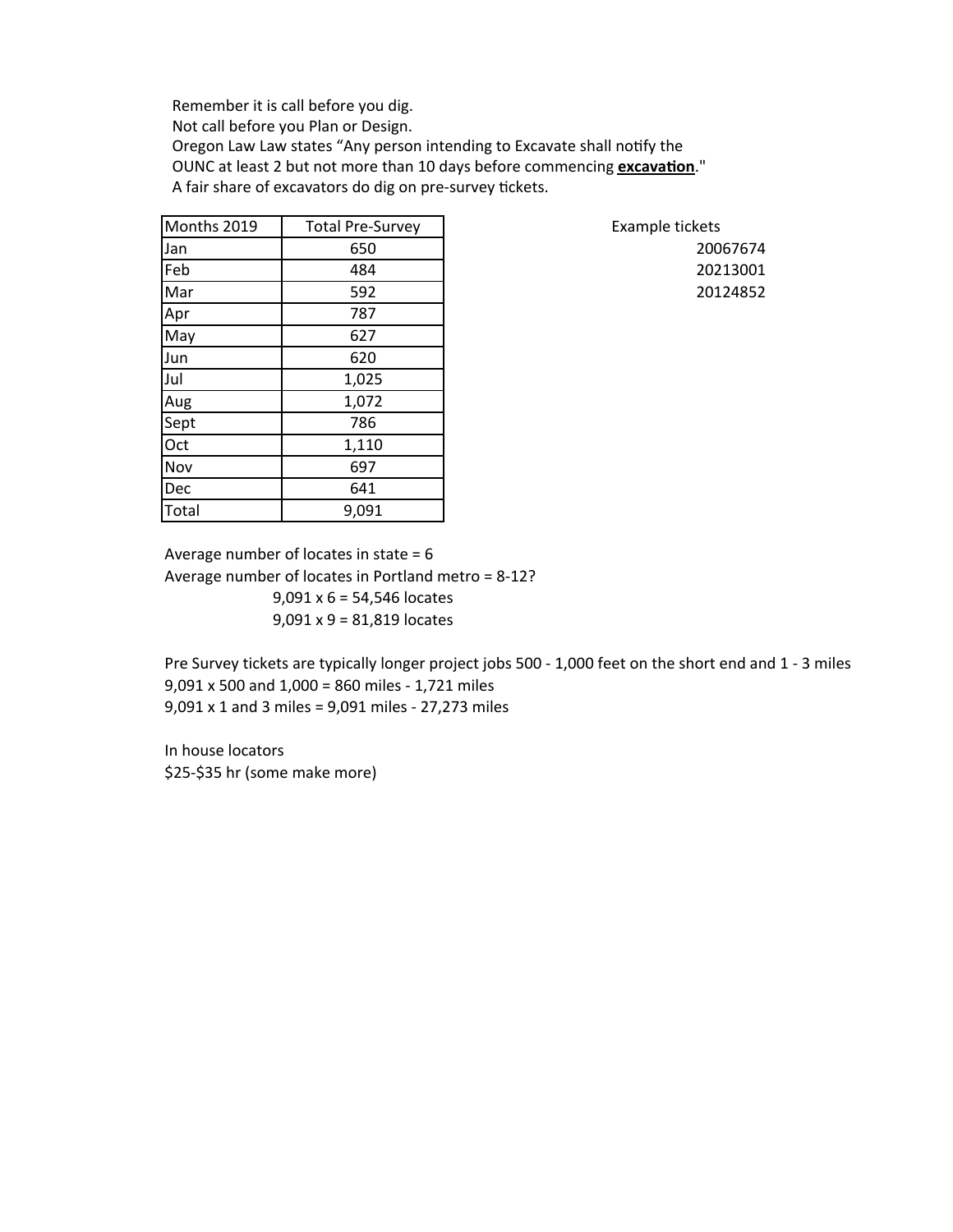on the longer end.